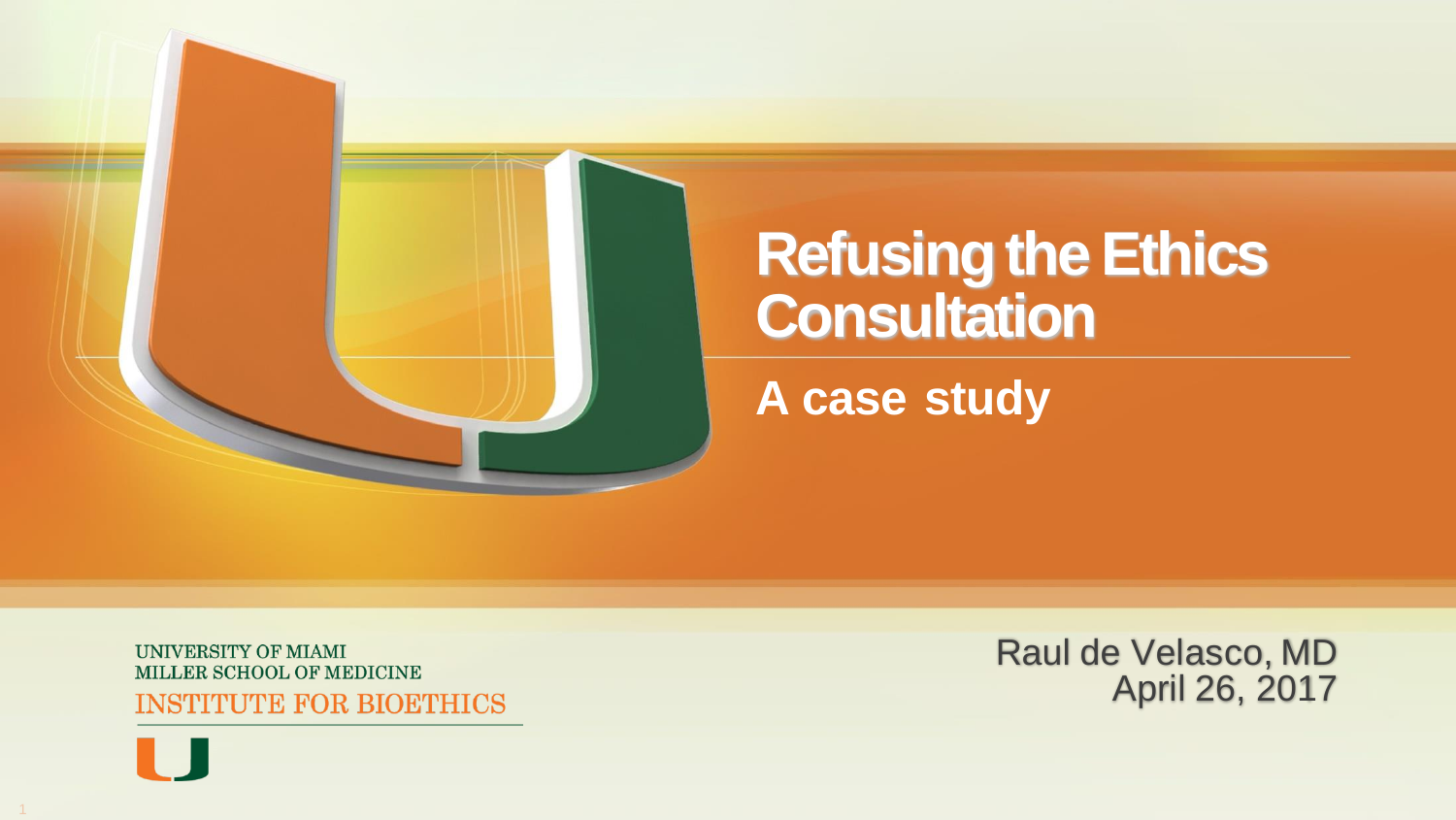### **"I Am Not Interested In Talking With You"**

**Mr. M an eighty five year old man is brought to the hospital from home by Celia, the patient's daughter and surrogate decision maker, with worsening of his CHF, pneumonia, altered mental status and sepsis. The patient's attending physician determined Mr. M not to have capacity to make medical decisions. The medical team, concerned about the patient's nutritional status recommends the insertion of micro feeding tube for enteral nutrition.** 

*Celia refuses the insertion of the tube*

'E FOR BIOETHIC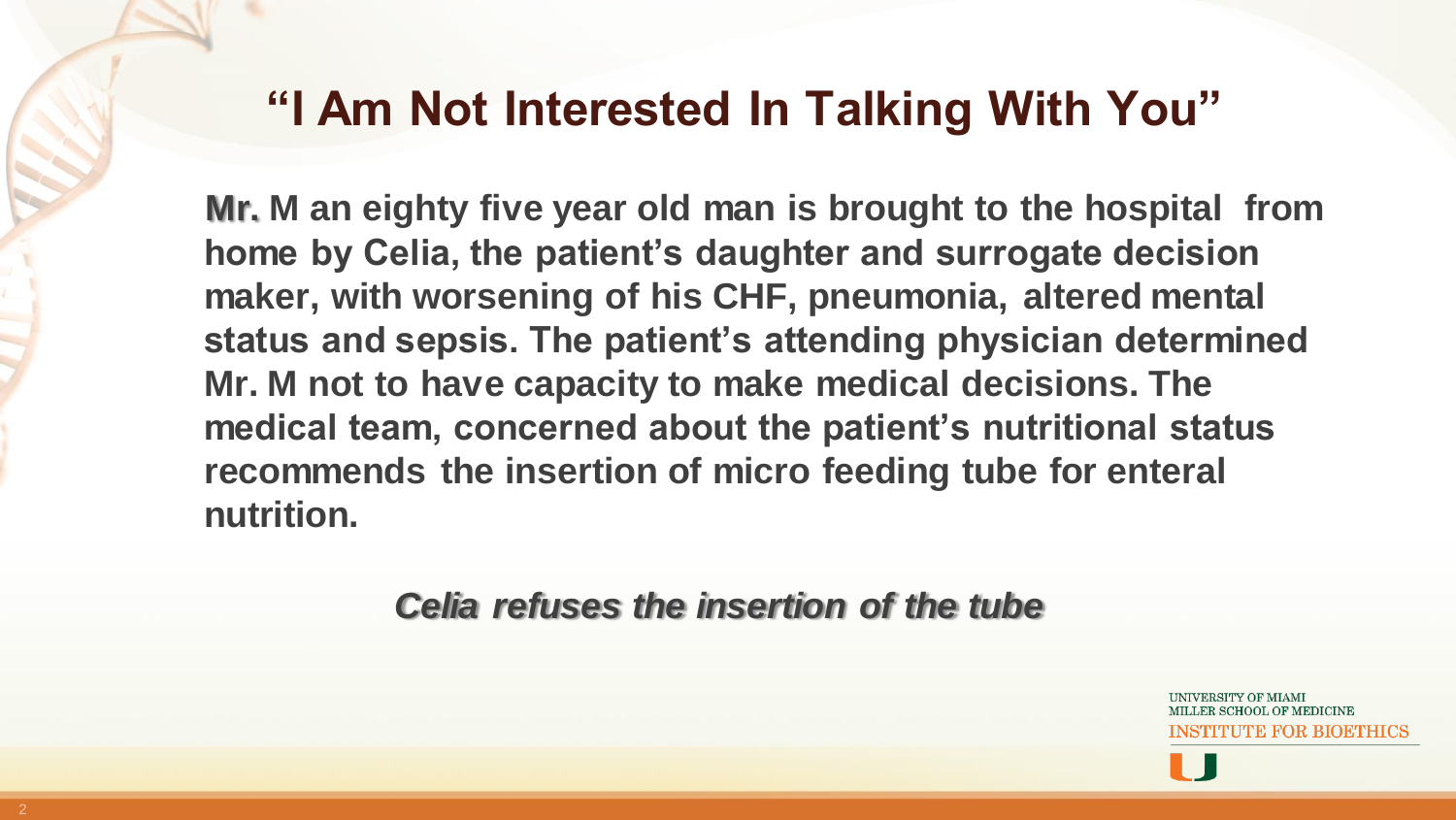### **"I Am Not Interested In Talking With You"**

- **After some discussions with the physicians Celia agrees and enteral nutrition is \*begun.**
- **Several member of the health care team report that Celia is 'frequently rude' and often dismissive of the ancillary and primary services. \***
- **While in the ICU Mr. M's respiratory status worsens requiring intubation. As part of the unit's protocol in cases like this one nurse practitioner attempts to talk to Celia about the goals of care but Celia refuses to discuss this.**
- **In other occasions Celia tries to dictate her father's care; requesting lower insulin dosages more attuned to his home insulin protocol rather than the ICU insulin protocol. The medical team becomes concerned that if they follow Celia's management they will provide substandard care which is not in their patient's best interest. They tried to talk to the alternate surrogate decision maker –Celia's brother. He refused saying that Celia knows their father best.**

INSTITUTE FOR BIOETHICS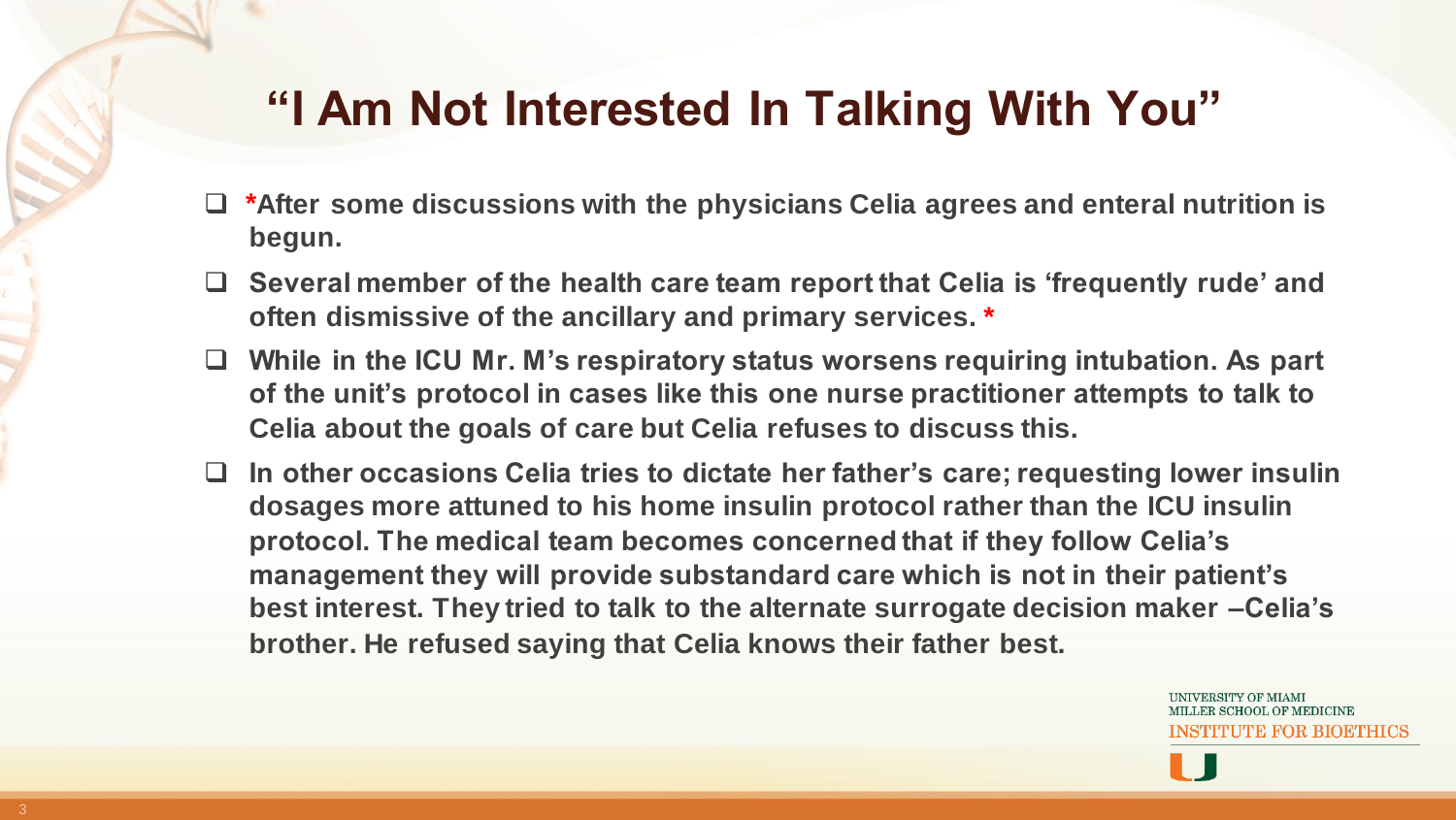**An Ethics Consultation is called but when the clinical ethicist meets Celia, she firmly states:** 

## **"I Am Not Interested In Talking With You"**

**Can she do this? What would you do?**

INSTITUTE FOR BIOETHIC

. .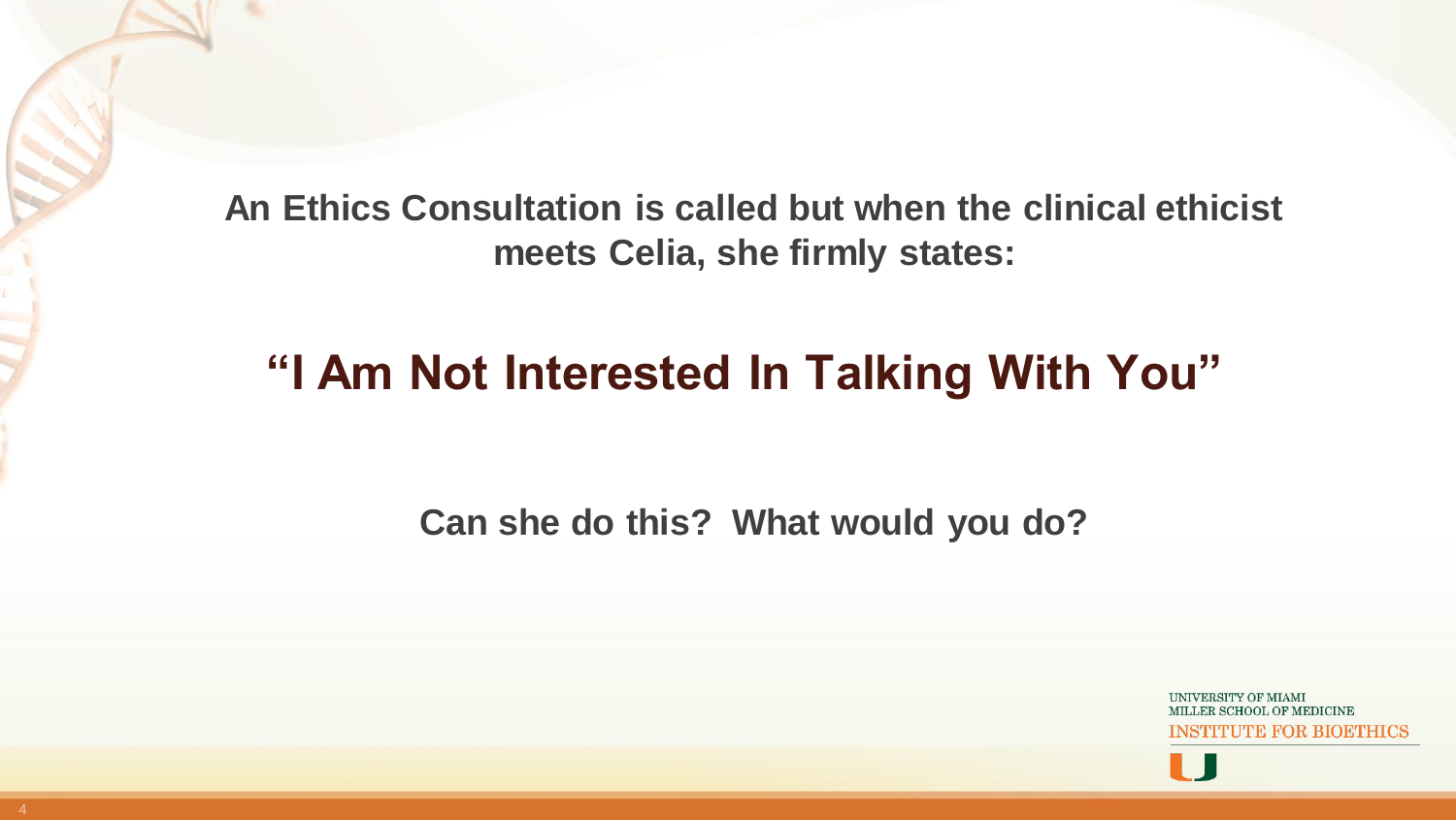#### **Adam Pena, MA, Instructor in Medical Ethics, Clinical Ethicist, Houston Methodist Hospital**

- $\Box$  This issue, the refusal to talk to the ethicists, may become more common as the functions of the clinical ethic committees; policy development, education and consultation are better understood.
- $\Box$  Clinical ethicists, as consultants, deal with value laden issues that present themselves in the course of the medical management of patients and their families. They make recommendations after weighing the various perspectives and ethical considerations of the different stakeholders.
- $\Box$  This requires talking and engaging with them.
- $\Box$  If they can't, the quality of the consultation will suffer.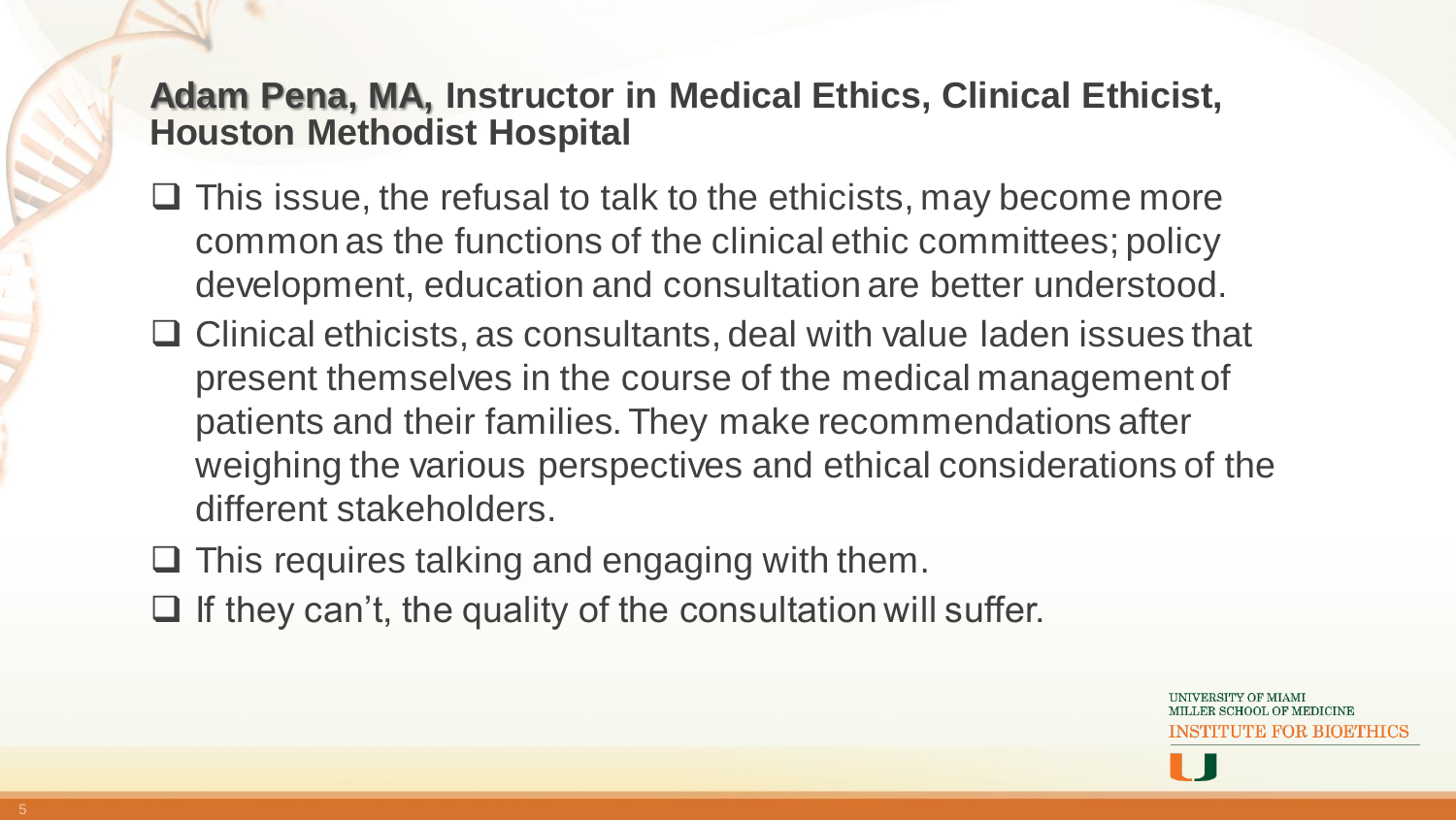#### **Adam Pena, MA, Instructor in Medical Ethics, Clinical Ethicist, Houston Methodist Hospital**

- $\Box$  If Celia, the patient's daughter and legal decision maker, refuses to talk or engage with the ethicist(s), the patient's values and preferences can't be appropriately assessed, an adequate consensus about the goals of care may not be reached.
- $\Box$  There is a difference between the patient or LDM being able to veto an ethics consultation and a patient or LDM refusing to participate in an ethics consultation.
- $\Box$  In the first case the answer is NO in the second case it is YES but the requestor is told that the recommendations by the ethicist if he or she proceeds without the input of the LM (Celia) may be incomplete.

LTE FOR BIOETHICS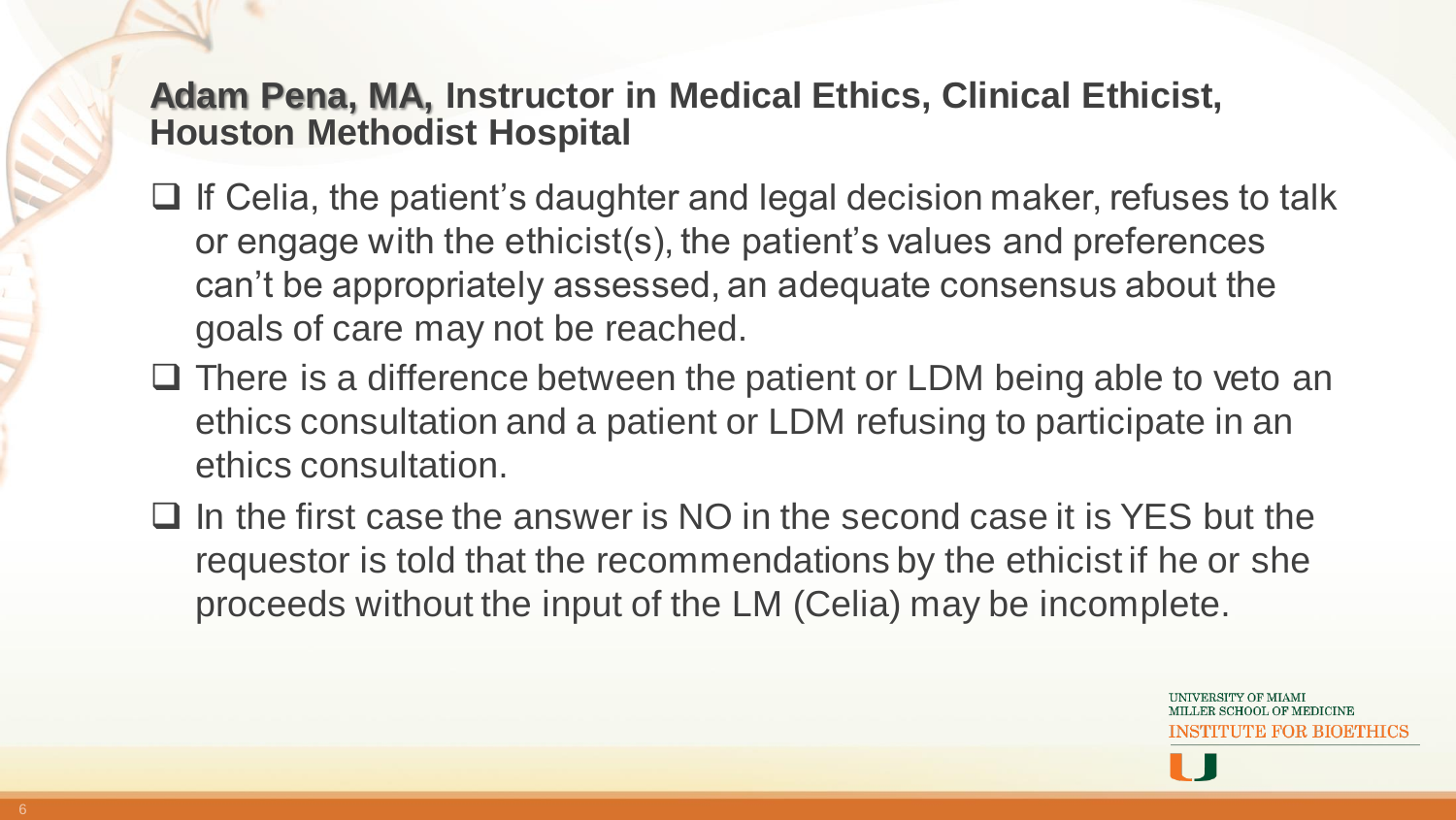#### **Adam Pena, MA, Instructor in Medical Ethics, Clinical Ethicist, Houston Methodist Hospital**

- $\Box$  The ethicist could also participate in a family conference with Celia (LDM) where emphasis on the patient's values is made but if the LDM refuses to participate the ethicist could proceed making incomplete recommendations.
- $\Box$  At the present time there is no consensus in the ethical community in how to proceed in cases like this because of HIPPA issues.

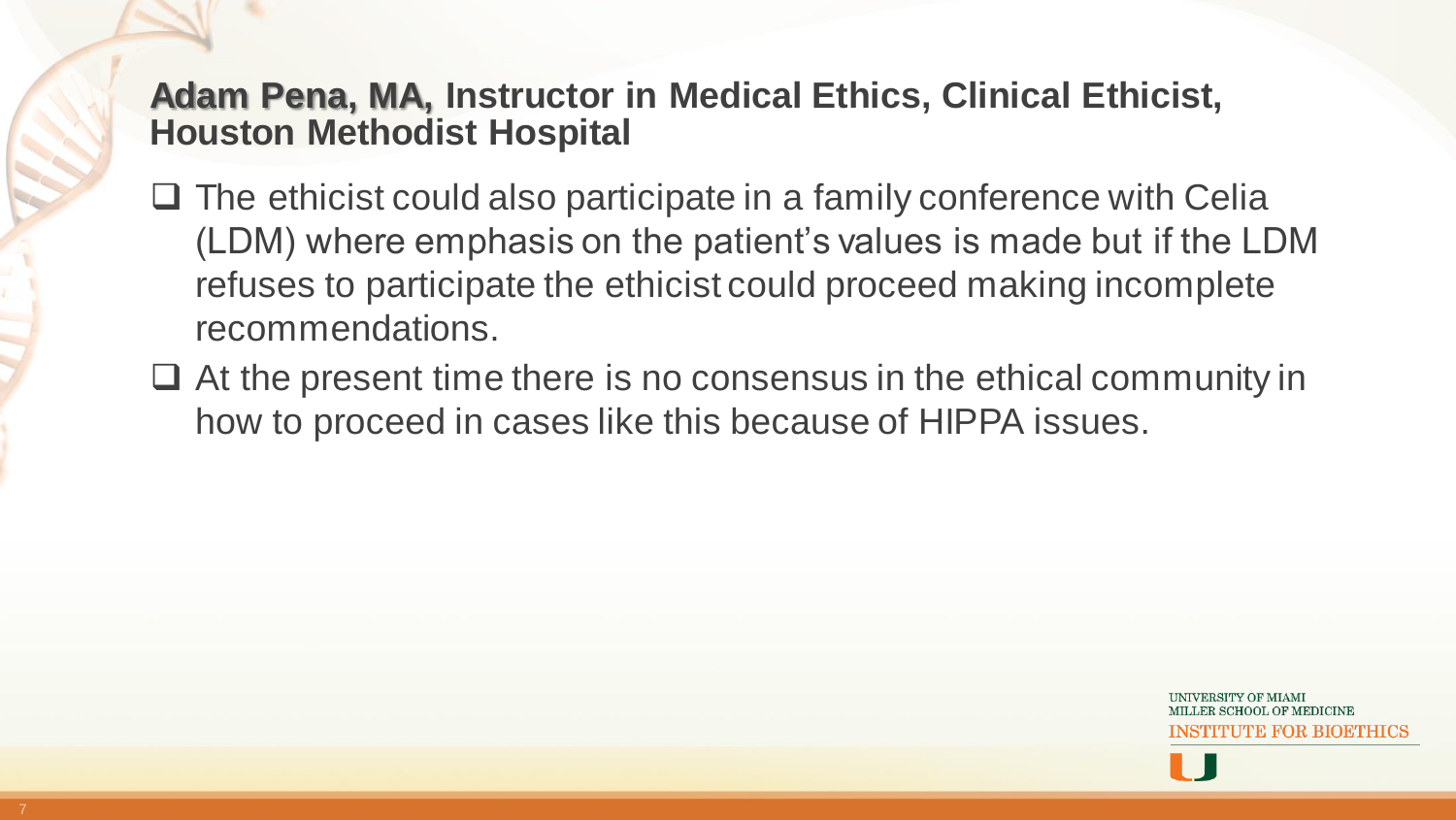#### **Trevor Bibler PhD, Senior Associate Center for Ethics and Professionalism, American College of Physicians**

- $\Box$  Dr. Bibler stresses the importance of this issue. The clinical team requests from the ethicist assistance in determining which are the patient's values and expectations, no need to have informed consent but requires permission and cooperation.
- $\Box$  The lawyers of the hospital require neither, informed consent or cooperation.
- $\Box$  LDM = surrogate or proxy or guardian
- $\Box$  The ethicist requires to know the patient's values directly or in case of incapacity thru the LDM. If the LDM does not want to talk what is the ethicist to do?